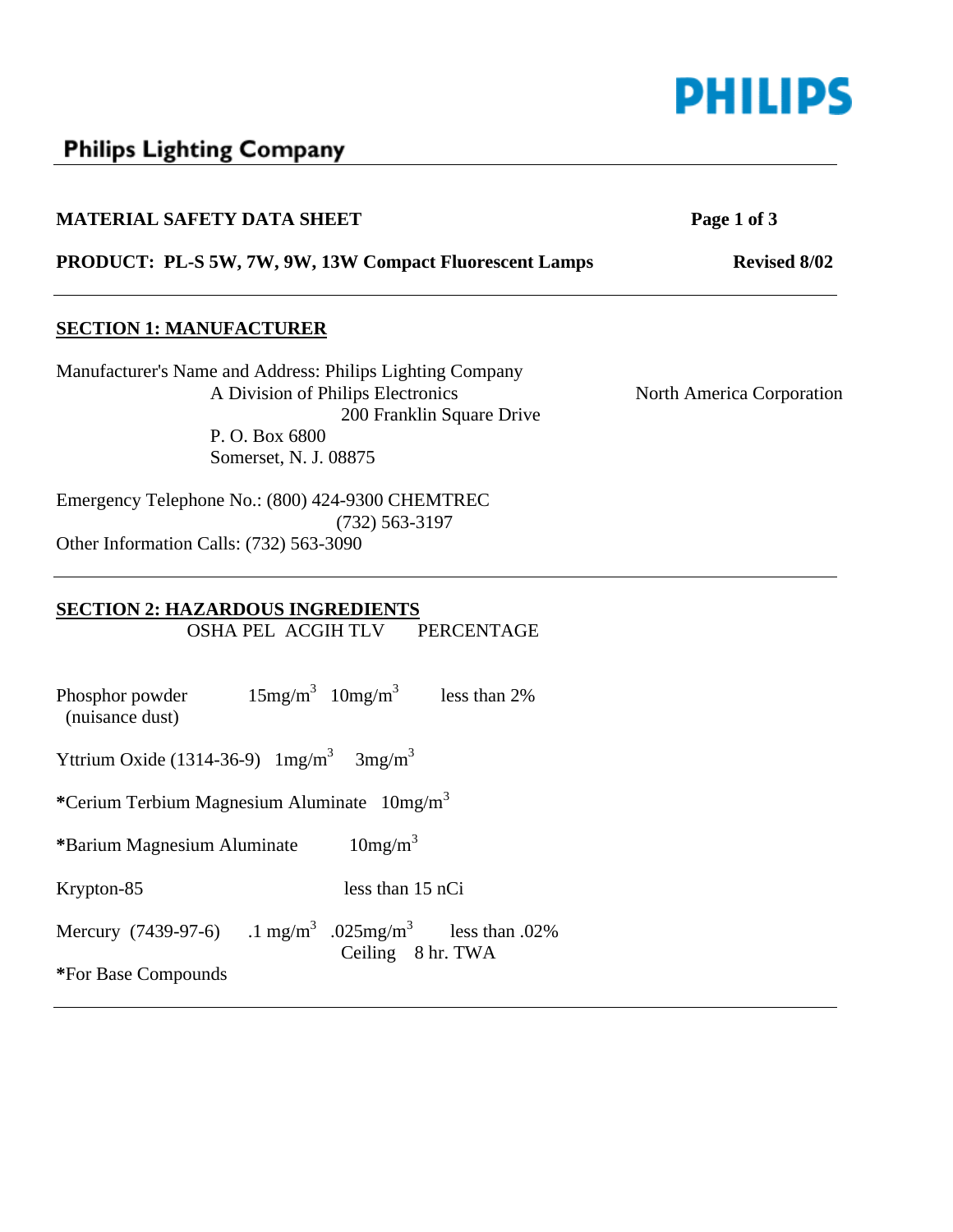#### **SECTION 3: PHYSICAL/CHEMICAL CHARACTERISTICS**

NOT APPLICABLE. This is a light bulb with glass tubes and plastic base.

### **SECTION 4: FIRE AND EXPLOSION DATA**

FIRE AND EXPLOSION DATA NOT APPLICABLE. Under extreme heat, glass envelope might melt or crack.

### **SECTION 5: REACTIVITY DATA**

Stability: Lamp is stable Incompatibility: Glass will react with Hydrofluoric Acid Polymerization: Not applicable

## **SECTION 6: HEALTH HAZARD DATA**

Not applicable for the intact lamp. Breakage of the lamp may result in some exposure to the phosphor powder dust/and to elemental mercury vapor. No adverse affects are expected from occasional exposure to broken lamps, but as a matter of good practice, prolonged or frequent exposure should be avoided through the use of adequate ventilation during disposal of large quantities of lamps.

EMERGENCY AND FIRST AID PROCEDURE: Normal first aid procedure for glass cuts if such occur through lamp breakage.

#### **SECTION 7 PRECAUTIONS FOR SAFE HANDLING AND USE**

Normal precautions should be taken for collection of broken glass.

Waste Disposal Method: At the end of rated life, when this lamp is removed from service, it will be subjected to the current Toxic Characteristic Leaching Procedure (TCLP) prescribed by the Environmental Protection Agency. This test is used to determining whether an item is a hazardous waste or a non-hazardous waste under current E. P. A. definition. These lamps would fail the TCLP test and would be considered hazardous under the Universal Waste Rules. Generators should evaluate all of the disposal options, which may be available in the particular state in which the generator's facility is located. The generator should check with federal, state and local officials for their guidance. Philips encourages recycling of its products by qualified recyclers.